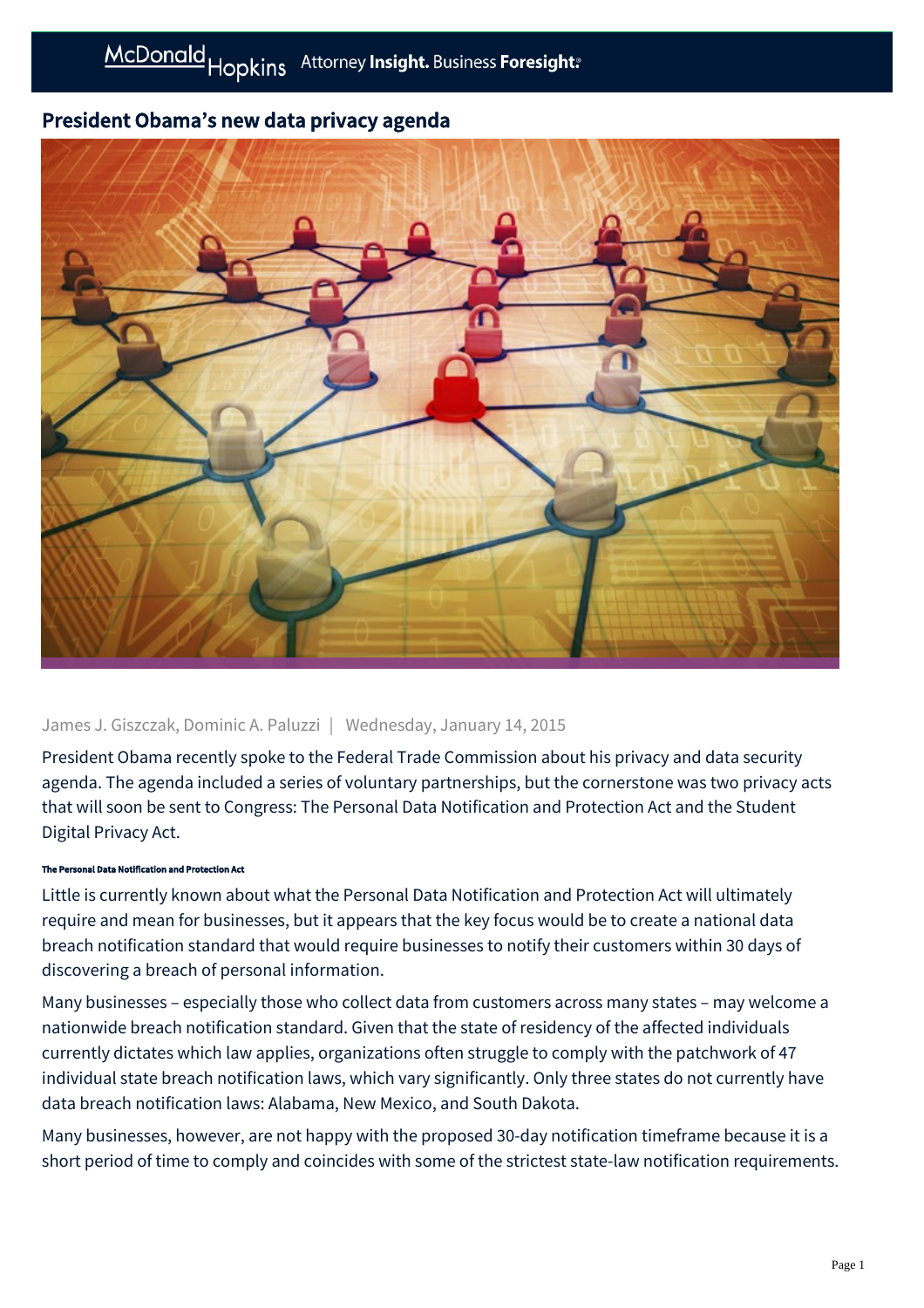A key point about the proposed law that remains unclear is whether it will expressly preempt state data breach notification laws (similar to how ERISA works in the state-law context). Or, whether it will merely set a minimum standard and leave the states to enact or continue on with their own stricter laws (like states are allowed to do in establishing higher minimum wage rates).

Many commentators believe the law will preempt the multitude of state laws. It is foreseeable that most businesses will welcome this universal standard, but some may worry that it will allow for a weaker standard than what some of the state laws currently have and preclude the states from enacting or retaining stricter, stronger protections. Also, the various state attorneys general may lose enforcement power and the ability to levy fines and penalties.

One thing that is clear is that the proposed law would give the Federal Trade Commission the authority to enforce it and allow the agency to levy penalties upon businesses who fail to comply. If passed, the law would also criminalize the international trade of illegally-obtained personal information.

### The Student Digital Privacy Act

The Student Digital Privacy Act seeks to protect student data as educational institutions embrace newer technologies. The draft bill would prohibit private companies from profiting from the sale or use of student data collected in the educational context. The use of information for targeted ads was specifically addressed.

These proposed laws and the timing of President Obama's announcement are no surprise given the state of cyber affairs in this country. Not only do they follow the President's levying sanctions against North Korea related to the Sony hack, but going back much further, they coincide with the White House's call for a federal Consumer Privacy Bill of Rights, which was proposed in a February 2012 whitepaper titled "[Consumer Data Privacy in a Networked World: A Framework for Protecting Privacy and Promoting](http://www.whitehouse.gov/sites/default/files/privacy-final.pdf) Innovation in the Digital Economy." Now, the period for public comment on it is complete, and the Commerce Department has announced it will release the proposal within 45 days and has asked that Congress begin consideration of it. It is likely that the White House will send the two proposed laws to Congress around the same time Congress looks to consider the Commerce Department's proposal.

#### Takeaways

Data privacy and cybersecurity are critical issues for both individuals and industry, and rightfully so. If Sony and the myriad of other breaches have taught us anything, it is that no business with a computer network (or Internet access) is safe from a cyber attack. Even without an attack, no business is flawless, and there are simply too many ways private information can become … well, not so private. In addition, no electronic information is off limits. Whether it be personally identifiable information, protected health information, financial information, trade secrets, internal company documents, or even high- or low-level employee emails, etc., information has value, and there is a market for anything with any value. As businesses continue to wrap their heads around these issues, they should expect to soon put federallegislation compliance on their to-do lists.

For more information, please contact one of the attorneys listed below.



**[James J. Giszczak](https://mcdonaldhopkins.com/Team/Attorney/j/James-Giszczak)**